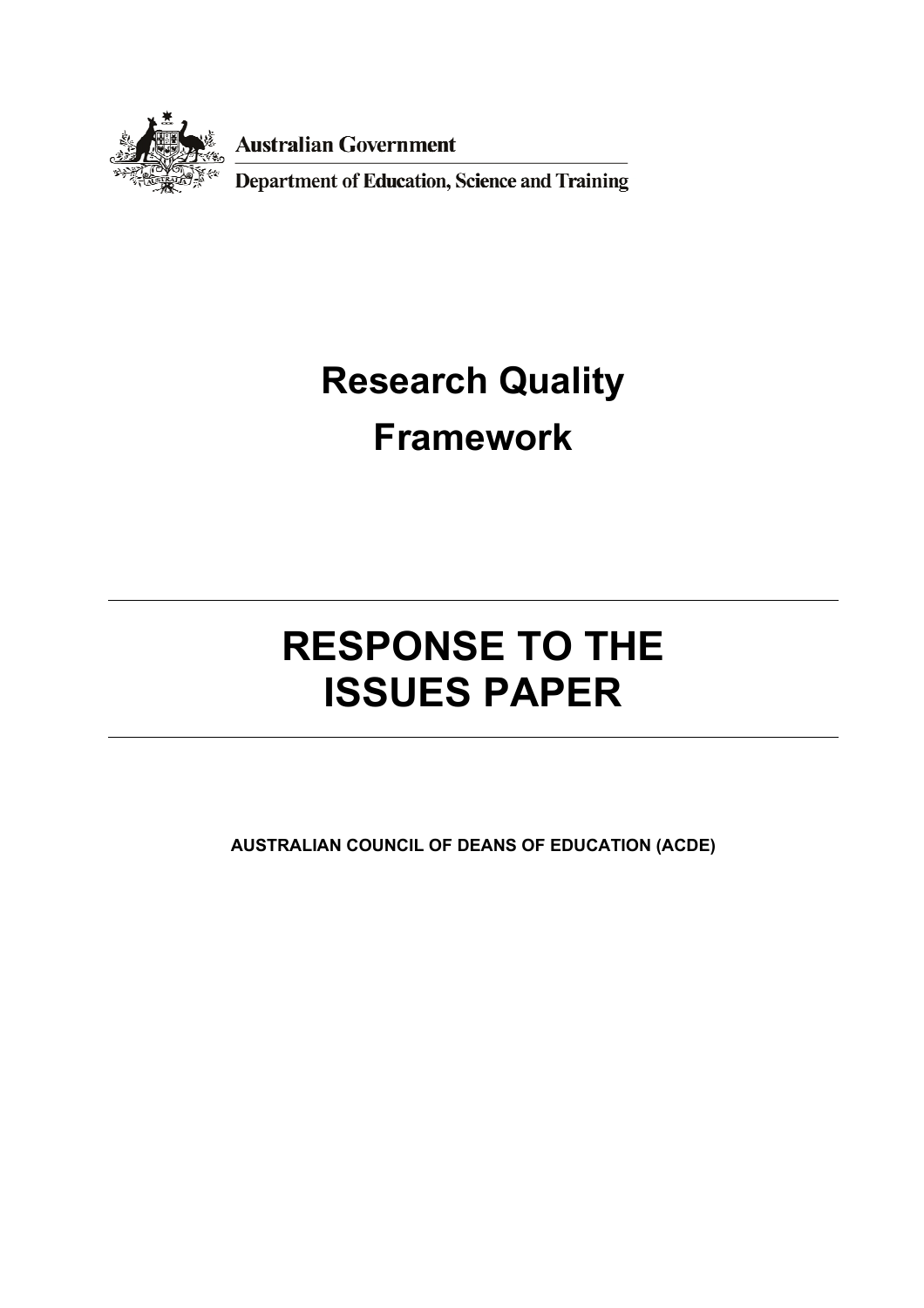### **THE RESEARCH QUALITY FRAMEWORK**

### **Response to the Issues Paper – How to Make a Submission**

This submission template should be used for responding to the Issues Paper for the Research Quality Framework.

#### **How do I make a submission?**

You should use this template to make a submission to the consultation process. The sections in the template correspond to the numbered sections in the Issues Paper and the propositions posed in the Issues Paper are repeated in the template. Please provide your responses to the questions in the relevant spaces on the pro forma.

It is not necessary to respond to all the issues, only those propositions for which you have views. If you choose not to respond to some propositions, please do not delete the boxes; just leave them blank.

If you have additional ideas or comments on areas not addressed in the Paper we would welcome those at the end of your submission.

#### **What contact details are required?**

The template also includes a cover page for you to complete your contact details. This cover page can also be found as an attachment to the Issues Paper. We require these details to verify submissions.

#### *For individuals*

Emailed submissions must include your name, phone number and postal address so we can verify them. All submissions must have an original signed cover sheet sent to DEST.

#### *For organisations*

If the submission is from an organisation, please indicate this on the cover page of your submission. Include the signatory's position, and at what level the submission was authorised. All submissions must have an original signed cover sheet sent to DEST.

Please note that we might contact you during the consultation process to clarify or seek further information on any issues raised in your submission. If you do not wish to be contacted, please indicate this on the cover page of your submission.

#### **How should I format my submission?**

The Submission Template is provided in Word, PDF and RTF formats.

If you are unable to access or use the template, please contact the Research Quality Assessment Framework Team at rgf@dest.gov.au or by phone to 02 6240 8041 for a copy. Alternatively you can copy the questions into a new document and enter your responses into that document. Please ensure, however, if you do this, that you save the document in a format that is PC-compatible. Please ensure also that you include a cover page with your submission, as we are not able to accept submissions without the relevant contact details and signature.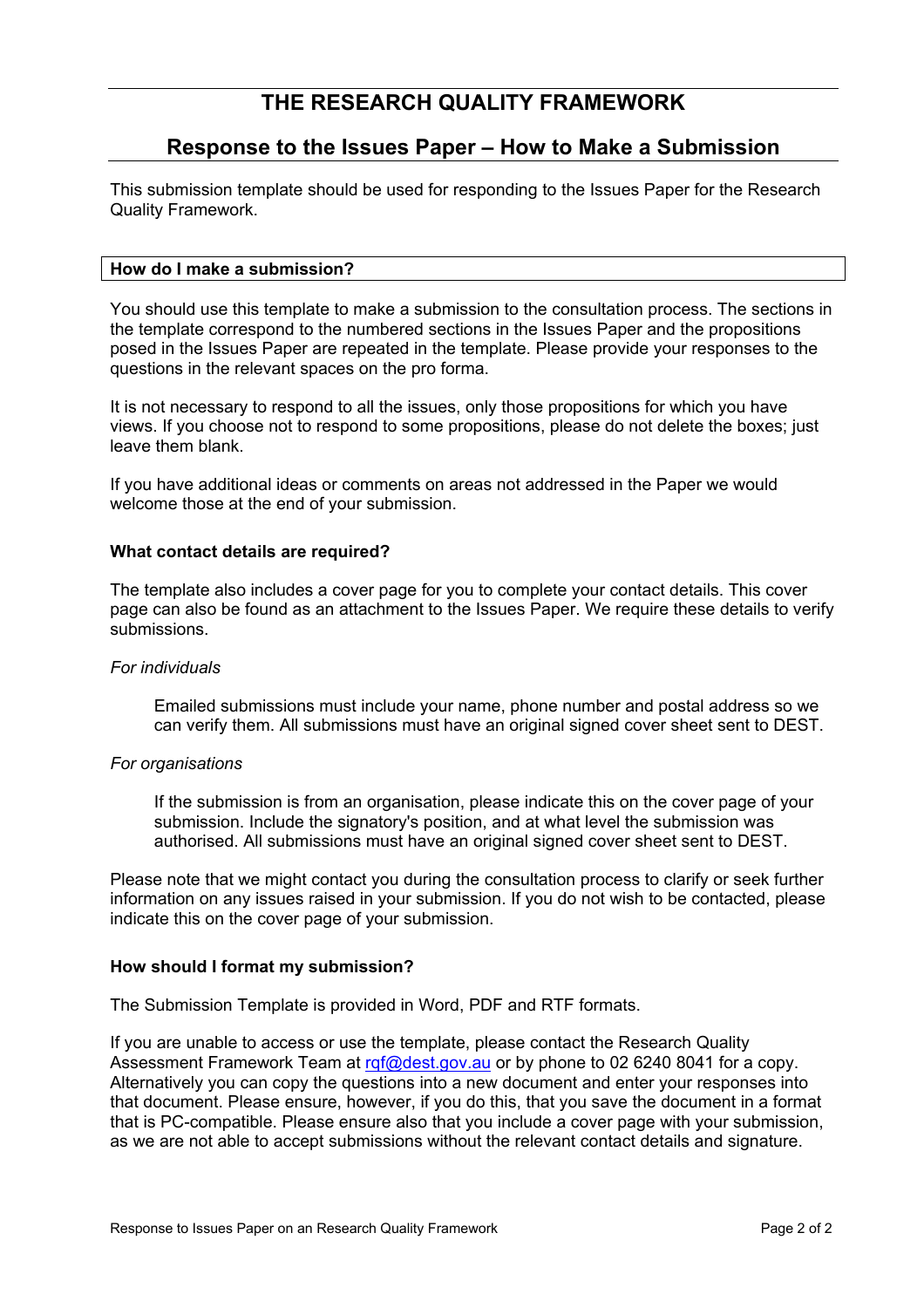#### **Will my submission be published?**

Submissions will be published electronically at http://www.dest.gov.au/resqual/default.htm . Individuals may request not to have their details made public. A report analysing the submissions will be prepared and submissions will be referred to by number. If you make a submission on behalf of an institution and do not want the institution to be identified, please indicate this on the cover page.

You should be aware that the Department may be required to release the details of any submission by the operation of law (for example, if required to do so by Parliament). The Department can therefore give no undertakings that your submission will never be made publicly available or ensure that you will be protected from future legal action. If you have any concerns about this, the Department suggests that you should seek your own legal advice.

#### **Where do I send my response?**

Please email your responses to rgf@dest.gov.au.

If you are not able to email your response you can send a hard copy to:

The RQF Submissions Officer Research Quality Assessment Framework Team, Loc. 767 Innovation & Research Systems Department of Education, Science and Training GPO Box 9880 CANBERRA ACT 2601

Or by fax to (02) 6123 5717

Submissions sent by email or fax will not be considered valid until an original signed cover sheet has been received by DEST.

The closing date for submissions is **COB (6pm) Monday 2 May 2005.** 

If you have any questions or problems with the template, please contact the Research Quality Assessment Framework Team at rqf@dest.gov.au or on (02) 6240 8041 or (02) 6240 5415.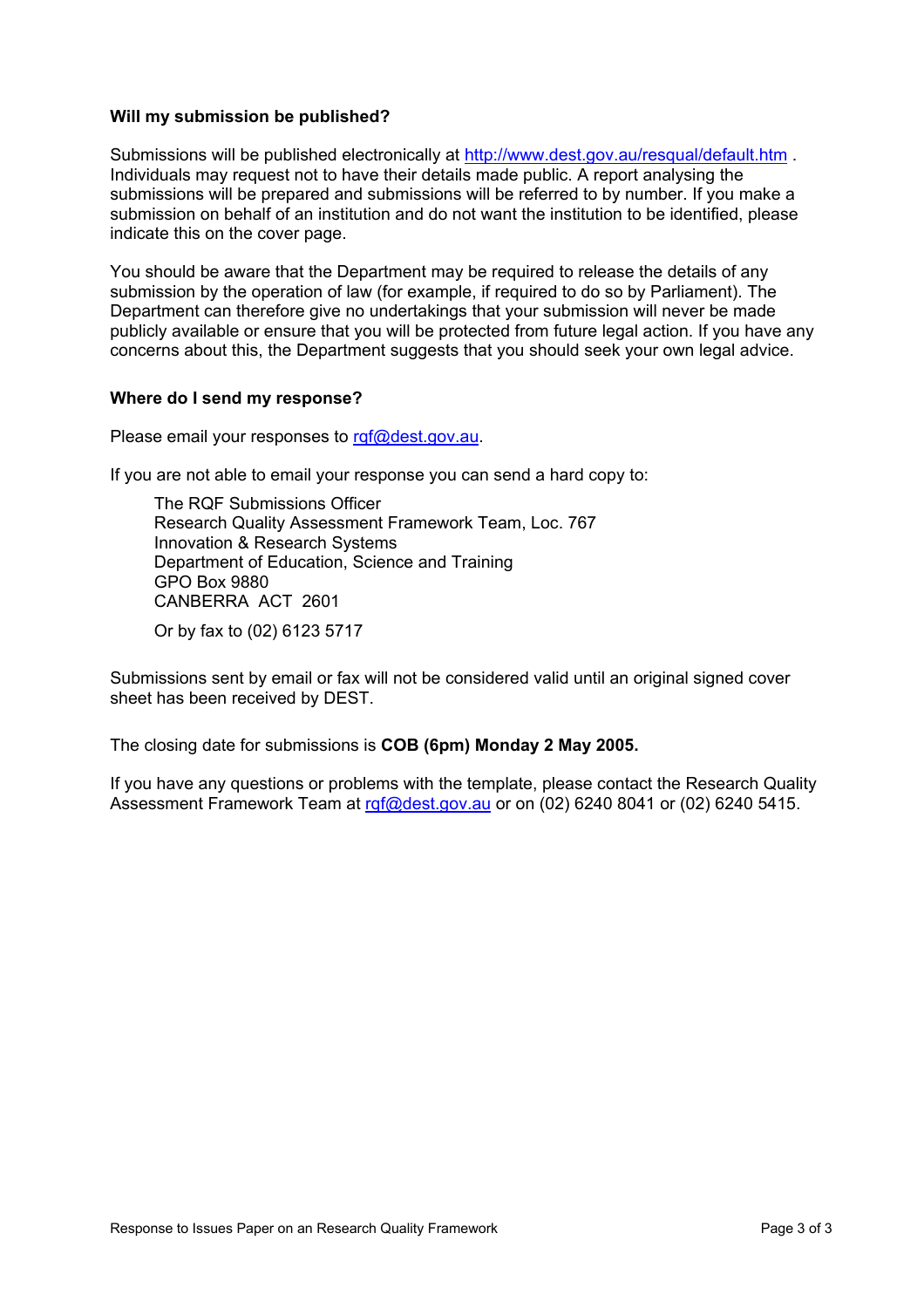## **THE RESEARCH QUALITY FRAMEWORK (RQF)**

### **Responses to the Issues Paper – Submission Cover Page**

| Name      | Professor Terry Lovat                               |              |                              |          |      |  |  |
|-----------|-----------------------------------------------------|--------------|------------------------------|----------|------|--|--|
| Address   | President, Australian Council of Deans of Education |              |                              |          |      |  |  |
|           | c/- The University of Newcastle                     |              |                              |          |      |  |  |
| City      | <b>Newcastle</b>                                    | <b>State</b> | <b>NSW</b>                   | Postcode | 2308 |  |  |
| Phone     | 02 49216445                                         | Email        | Terry.Lovat@newcastle.edu.au |          |      |  |  |
| Signature |                                                     |              |                              |          |      |  |  |
|           |                                                     |              |                              |          |      |  |  |

Is the submission made on behalf of an organisation? (Y/N) Yes

#### *If No:*

A report on the outcomes of this submission process will be prepared by the Department and/or external consultants which will be made publicly available on the Department's website. Quotes may be used from submissions in this report. Do you consent to being identified in a report?

*If Yes:* 

| Name of Organisation    | Australian Council of Deans of Education |              |            |          |      |  |
|-------------------------|------------------------------------------|--------------|------------|----------|------|--|
| Address of Organisation | c/- The University of Newcastle          |              |            |          |      |  |
|                         |                                          |              |            |          |      |  |
| City                    | Newcastle                                | <b>State</b> | <b>NSW</b> | Postcode | 2308 |  |

| Name of Authorising<br>Person | <b>Professor Terry Lovat</b>                        |       |                              |  |  |
|-------------------------------|-----------------------------------------------------|-------|------------------------------|--|--|
| Position                      | President, Australian Council of Deans of Education |       |                              |  |  |
| Phone                         | 02 49216445                                         | Email | Terry.Lovat@newcastle.edu.au |  |  |
| Signature                     |                                                     |       |                              |  |  |

| A report on the outcomes of this submission process will be prepared by the<br>Department and/or external consultants which will be made publicly available<br>on the Department's website. Quotes may be used from submissions in this<br>report. Does the organisation consent to being identified in a report? | Yes |
|-------------------------------------------------------------------------------------------------------------------------------------------------------------------------------------------------------------------------------------------------------------------------------------------------------------------|-----|
|-------------------------------------------------------------------------------------------------------------------------------------------------------------------------------------------------------------------------------------------------------------------------------------------------------------------|-----|

Please ensure that all details on this page are completed. Submissions made on behalf of an organisation will not be accepted without authorisation from an appropriate person within the organisation.

Please note that we might contact you during the consultation process to clarify or seek further information on any issues raised in your submission. If you **do not wish to be contacted**, please check this box.  $\square$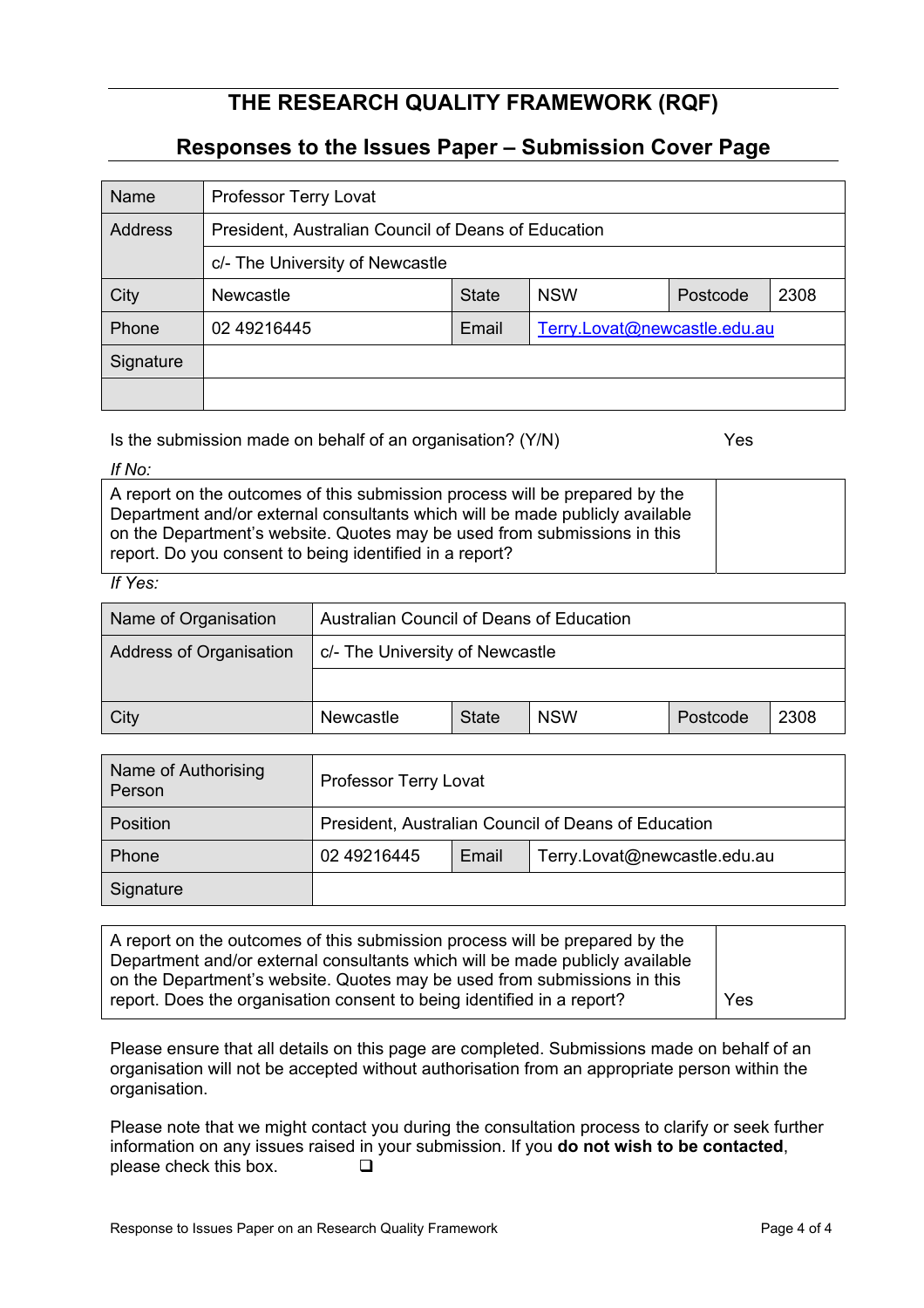Personal information on this form is collected in order to verify and seek further information on submissions. The information collected will be used only for the purpose for which you provided it, and we will not disclose it without your consent, unless where authorised or required by law.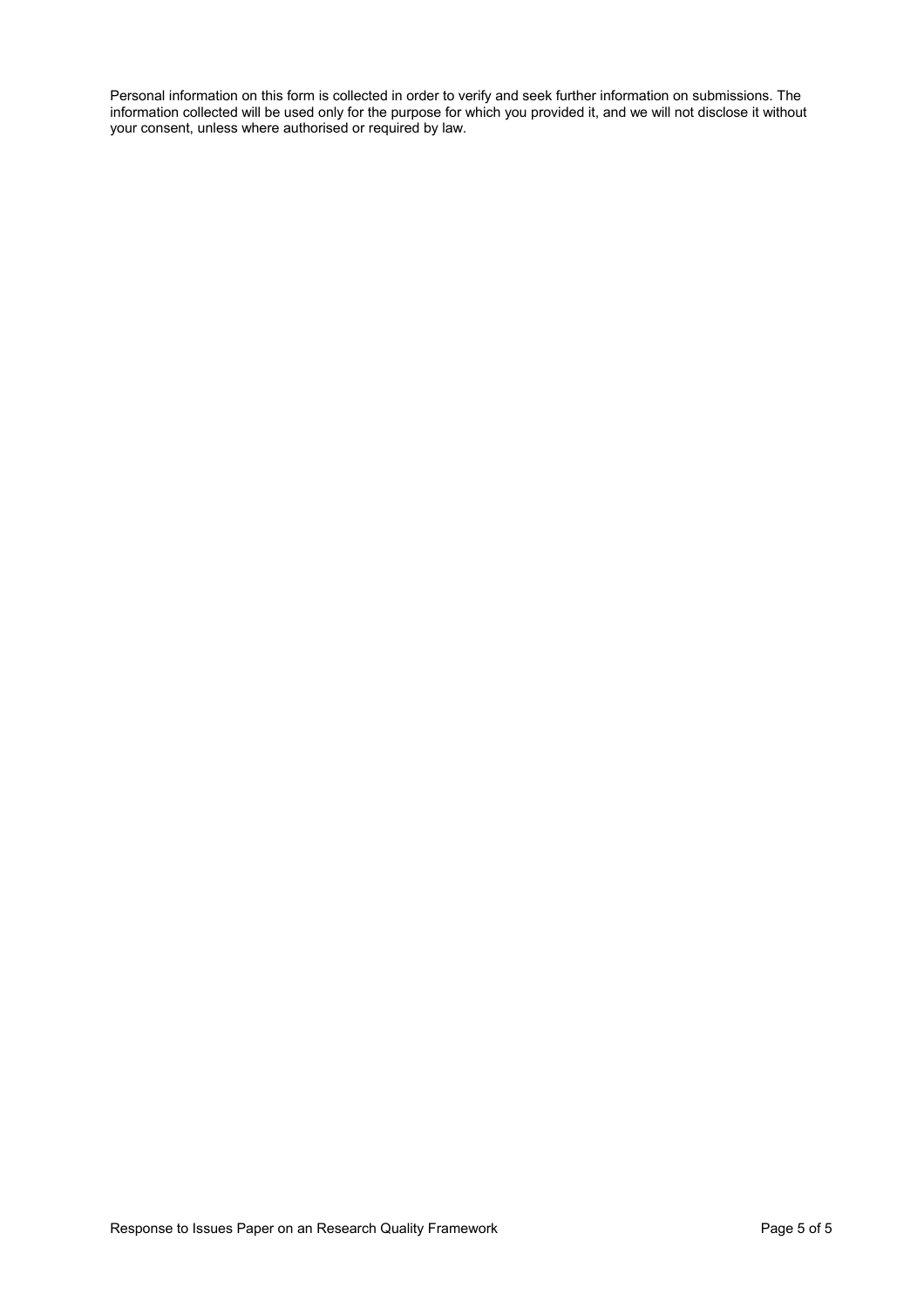# **RESEARCH QUALITY FRAMEWORK (RQF) Responses to the Issues Paper**

# **Part 2: Creating an Australian RQF**

Please indicate your response by placing an X in the relevant box.

| 2.1 | <b>Structuring an RQF</b>                                                                                 |   |                                                                                            |  |            |  |  |
|-----|-----------------------------------------------------------------------------------------------------------|---|--------------------------------------------------------------------------------------------|--|------------|--|--|
|     | <b>Issue 1:</b><br>How should an RQF be applied to universities and publicly funded<br>research agencies? |   |                                                                                            |  |            |  |  |
| (a) | An RQF should be applied in the same way to both universities and publicly funded<br>research agencies.   |   |                                                                                            |  |            |  |  |
|     | Strongly agree                                                                                            | Χ | Strongly disagree                                                                          |  | No comment |  |  |
|     | Somewhat agree                                                                                            |   | Somewhat disagree                                                                          |  |            |  |  |
| (b) | institutions.                                                                                             |   | Within the university sector, an RQF should be applied differentially to specific types of |  |            |  |  |
|     | Strongly agree                                                                                            |   | Strongly disagree                                                                          |  | No comment |  |  |
|     | Somewhat agree                                                                                            |   | Somewhat disagree                                                                          |  |            |  |  |

#### **Additional comments**

The Australian Council of Deans of Education (ACDE) believes that Australia would be poorly served by a 'one size fits all' approach to assessing research quality. The choices are to devise a single set of measures broadly pitched to take fair and even account of the variety of research sites and forms, including disciplinary idiosyncrasies, or to establish separate measures that do justice to these particular sites and forms. While the former option is plausible, that is, that a single set of measures could be established that includes the capacity to be applied in widely different ways, ACDE would not be optimistic that this option would not lead inevitably to a skewing towards the productivities of the Sciences, Engineering and Technology (SET) and away from those of the Humanities, Arts and Social Sciences (HASS) where most educational research productivity will be found.

This scepticism is well founded on current practice which sees the major productivities of educational research either count for little or not count at all. The DEST 'Impact Study' (*The Impact of Educational Research, 2000)* found that research does provide a substantial basis for educational practice, however the research that was working in this way was too rarely included in the 'de facto' measures to be found in the audits of schemes such as the current IGS or RTS. As with so much HASS research, impact is less likely to be found emanating from the likes of a Discovery Grant or PhD as from a well-targetted publication, policy-related research-into-practice, or from small scale projects performed in a particular site for a purpose designated by the clients and/or subjects of the research. While ACDE does not wish to see educational research discounted from assessment on the large scale (ie. through large funded projects, PhD completions and high end publications), it would be adamant that damage will ultimately be done to effective educational research if measures are not devised that encourage the reality that research impact is normally to be found elsewhere. In this regard, the concerns of educational research fit well with those of HASS generally.

In a word, the development of a Research Quality Framework (RQF) is an opportunity to acknowledge the reality of diversity in the higher education sector, a diversity characterized by different kinds of institutions and different disciplines, the latter each with their own traditions, contexts and challenges. None of these should be made subservient to others in terms of measuring research quality and impact. The RQF should be constructed therefore in a way that will enable institutions to move within the framework according to their distinctive directions and allow each discipline to be fairly assessed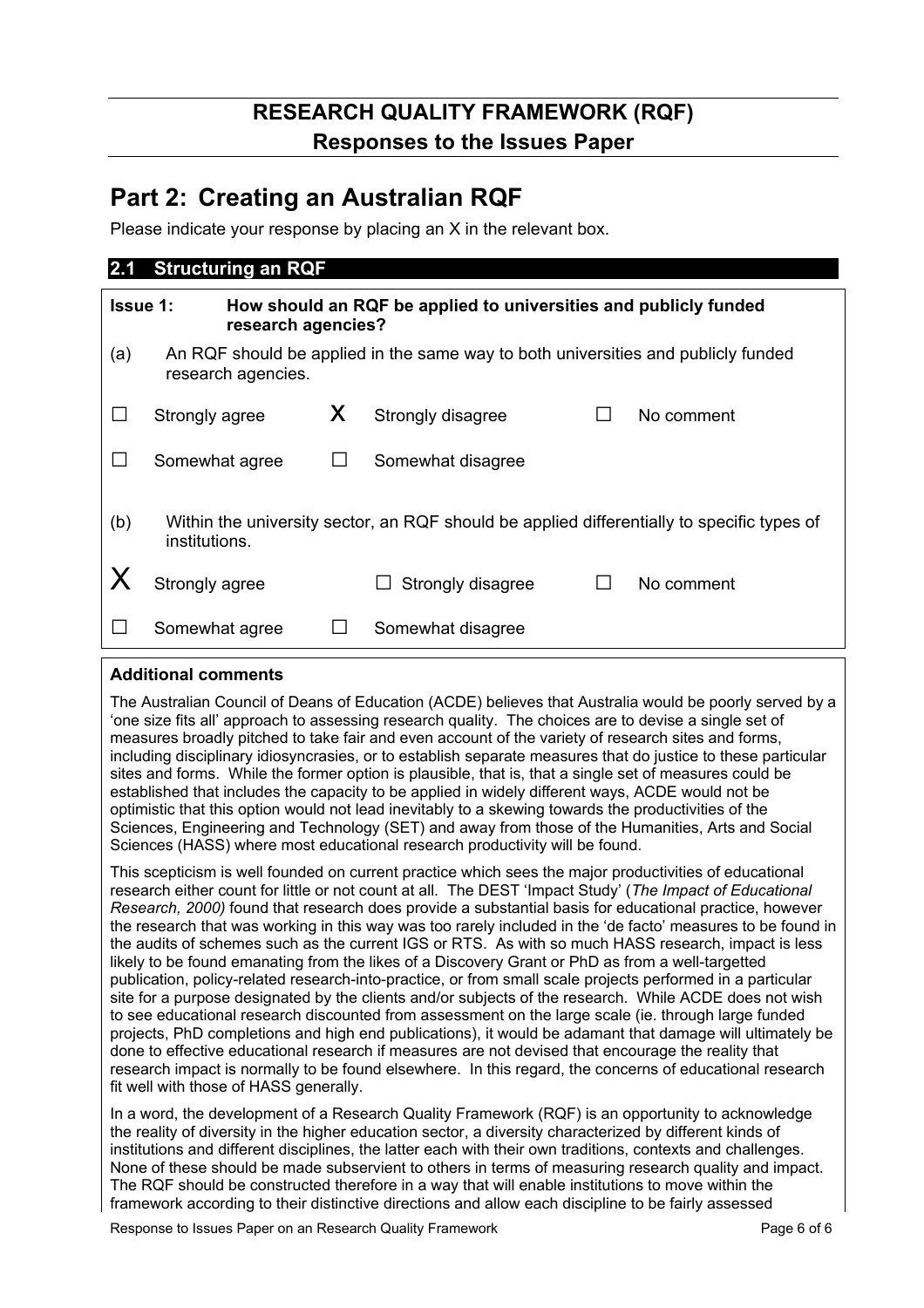according to the terms of reference that generally apply internationally whenever that discipline is subject to productivity assessment.

The above is not to argue that some measure of comparison across higher education institutions should not be able to be applied. The comparative purpose of the RQF, however, should not overwhelm the imperative of fair assessment of institutions and disciplines in ways that encourage, rather than discourage, productivity in all institutions and across all disciplines.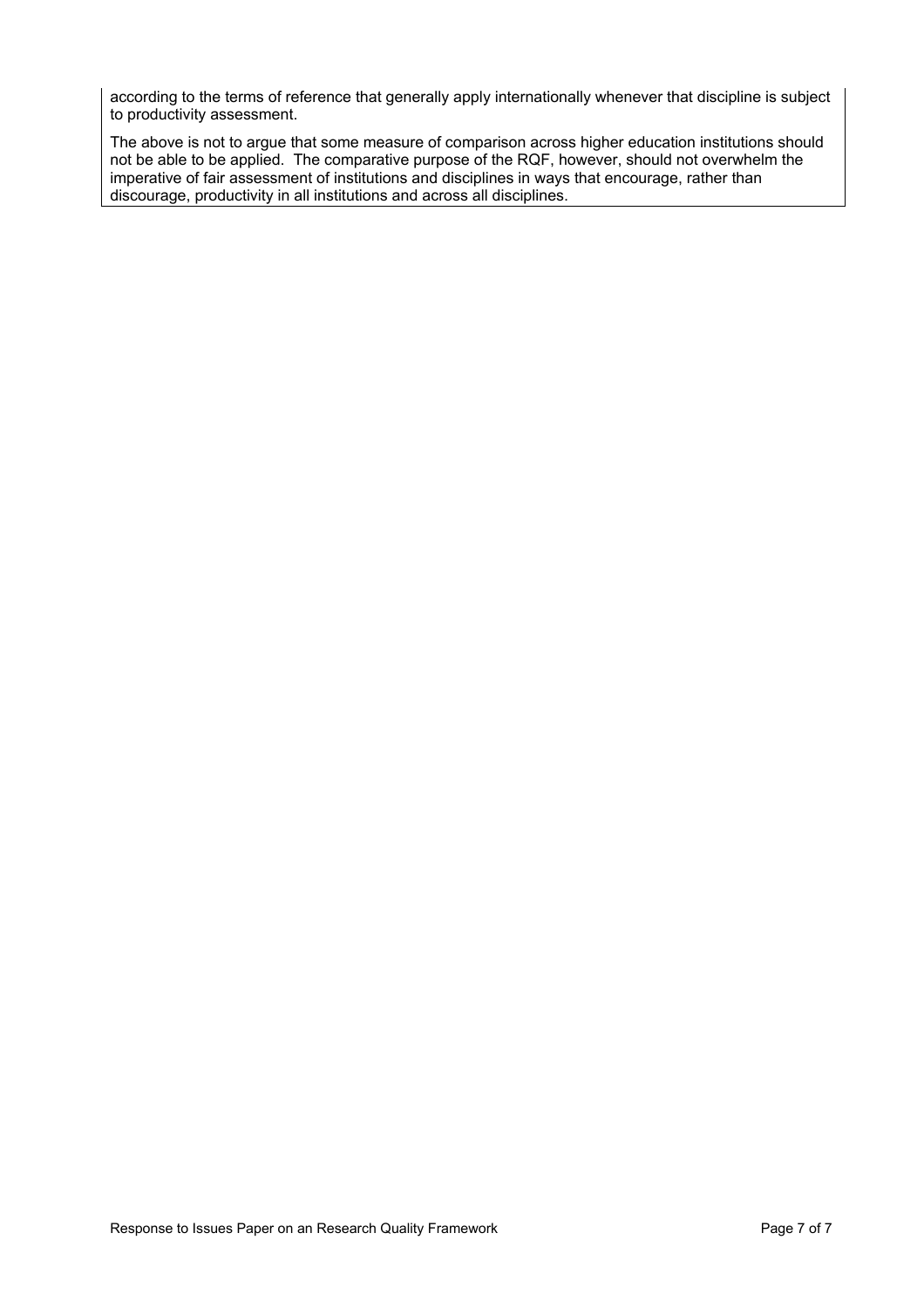#### **2.2 Defining and measuring research quality and impact**

| Research quality and impact should be assessed by appropriately<br><b>Issue 2:</b><br>constituted panels. |                |  |                   |            |
|-----------------------------------------------------------------------------------------------------------|----------------|--|-------------------|------------|
|                                                                                                           | Strongly agree |  | Strongly disagree | No comment |
|                                                                                                           | Somewhat agree |  | Somewhat disagree |            |

#### **Additional comments**

ACDE supports the notion of a 'light touch' RQF that employs a wide set of quantitative indicators, but above all makes use of peer assessment through appropriately constituted panels which focus attention on evidence of research quality and impact. ACDE would encourage some discretion on the part of institutions to submit for quality assessment those areas which it believes fits with their individual profile. It believes that it is imperative that the RQF be underpinned by recognition of the breadth of research areas. It is in accord with the concerns of CHASS in this regard. It is aware that the IRUA has proposed a Broad Areas of Research table, constituting a slight amendment of the current New Zealand table. This table (Table 1 below) includes each of the main areas of HASS research, including Education as a distinctive category. ACDE believes that ongoing encouragement of educational research, once a proud feature of Australian research but flagging under current policy, impels that a separate Education category be part and parcel of the broad areas of research that underpin the RQF.

| <b>Broad Areas of Research</b>                          | <b>Subject Areas (illustrative)</b>                                                                                                                   |
|---------------------------------------------------------|-------------------------------------------------------------------------------------------------------------------------------------------------------|
| <b>Biological Sciences</b>                              | Agriculture, ecology, molecular, cellular and whole<br>of organism biology                                                                            |
| <b>Business and Economics</b>                           | Accounting, finance, economics, management,<br>human resources, industrial relations,<br>international business, marketing, tourism.                  |
| Creative and Performing Arts                            | Design, music, literacy arts, theatre and dance,<br>film, television and multimedia, visual arts.                                                     |
| Education                                               | Education                                                                                                                                             |
| Engineering, Technology and<br>Development              | Engineering, urban development, architecture,<br>design, surveying, technology.                                                                       |
| <b>Environmental Sciences</b>                           | <b>Environmental Sciences</b>                                                                                                                         |
| Health                                                  | Dentistry, nursing, pharmacy, sport and exercise<br>sciences, veterinary studies.                                                                     |
| Humanities and Law                                      | English languages and literature, cultural studies,<br>foreign languages and linguistics, history, law,<br>philosophy, religious studies and theology |
| <b>Indigenous Studies</b>                               | Indigenous Studies and application of Indigenous<br>Knowledge                                                                                         |
| Mathematical and Information Sciences<br>and Technology | Pure and applied mathematics, statistics,<br>computer science, information technology,<br>information sciences.                                       |

#### **Table 1: Possible RQF Broad Areas of Research**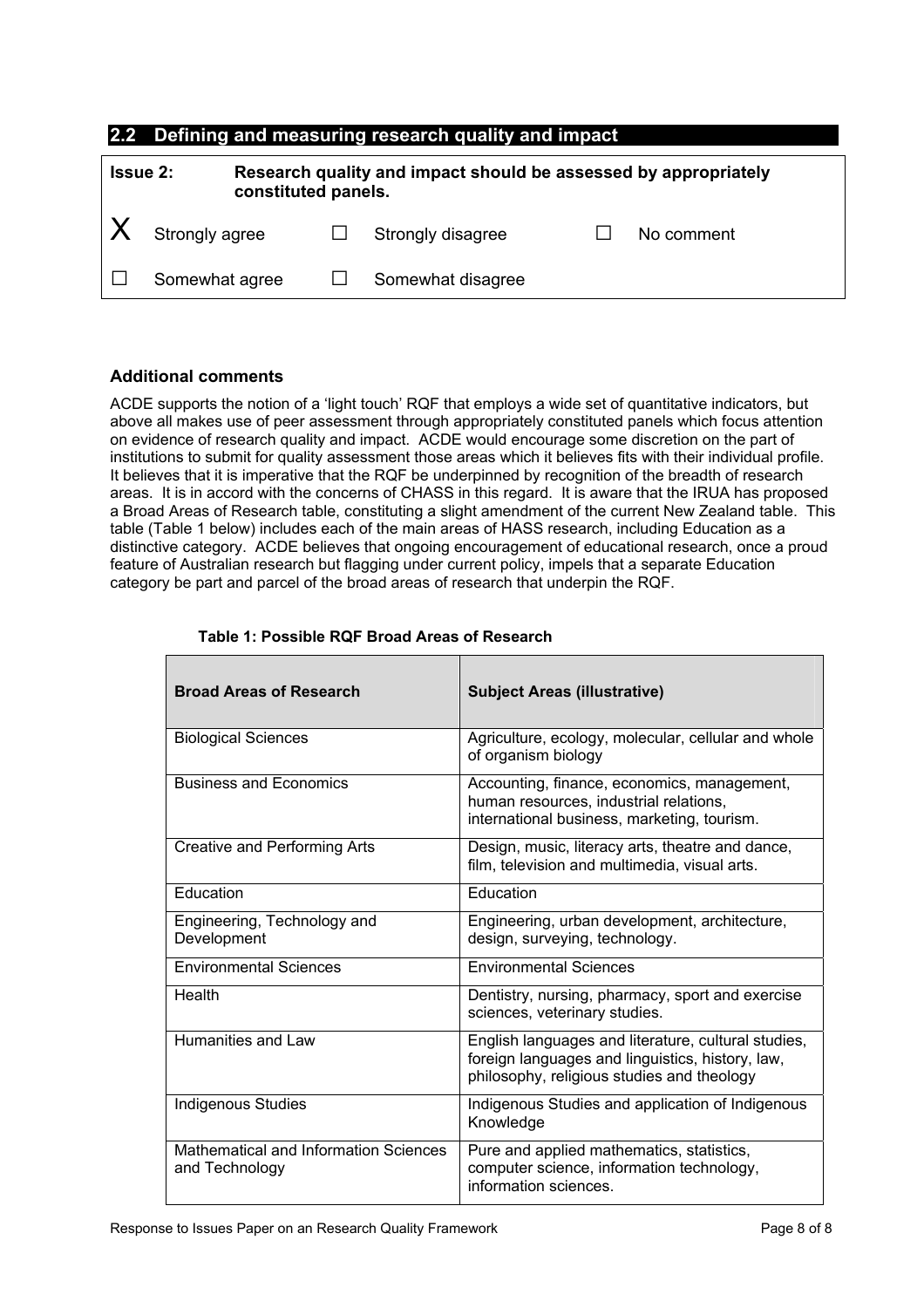| <b>Broad Areas of Research</b>        | <b>Subject Areas (illustrative)</b>                                                                                                                                                                                                                              |
|---------------------------------------|------------------------------------------------------------------------------------------------------------------------------------------------------------------------------------------------------------------------------------------------------------------|
| Medicine                              | Biomedical and clinical medicine                                                                                                                                                                                                                                 |
| <b>Physical and Chemical Sciences</b> | Physics, Chemistry, Earth Sciences                                                                                                                                                                                                                               |
| <b>Public Health</b>                  | Public health                                                                                                                                                                                                                                                    |
| Social Sciences                       | Anthropology and archaeology, communications,<br>journalism and media studies, human geography,<br>political science, international relations, public<br>policy, psychology and behavioural sciences,<br>sociology, social work, criminology, gender<br>studies. |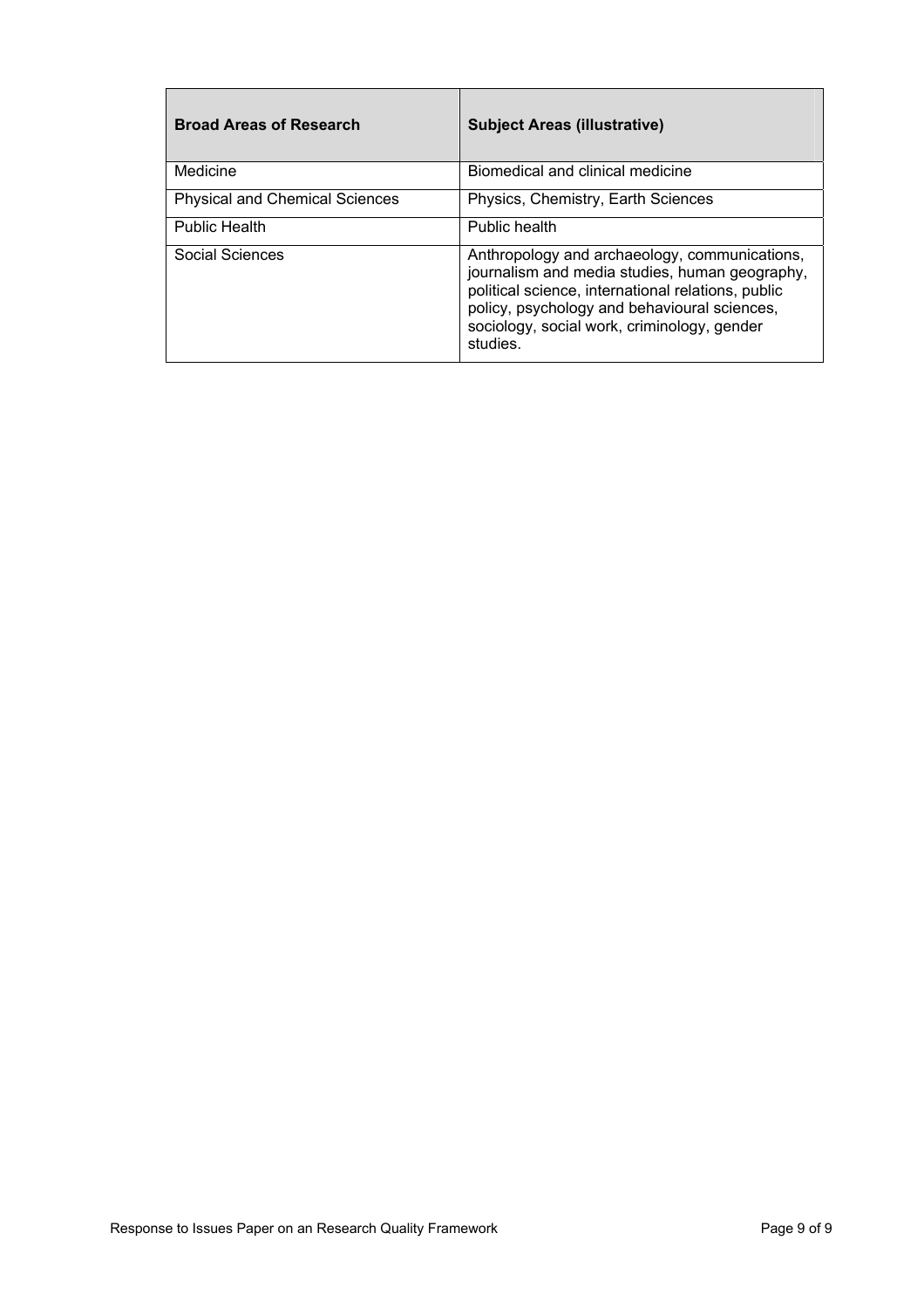#### **2.3 Measuring research quality and impact**

| <b>Issue 3:</b><br>Assessment panel members should include the following (the categories<br>are not necessarily mutually exclusive): |                                                     |  |                                                                              |  |            |  |
|--------------------------------------------------------------------------------------------------------------------------------------|-----------------------------------------------------|--|------------------------------------------------------------------------------|--|------------|--|
| (a)                                                                                                                                  |                                                     |  | Experts reviewers able to assess impact in a discipline area/academic field. |  |            |  |
| X                                                                                                                                    | Strongly agree                                      |  | Strongly disagree                                                            |  | No comment |  |
| $\Box$                                                                                                                               | Somewhat agree                                      |  | Somewhat disagree                                                            |  |            |  |
| (b)                                                                                                                                  | Expert reviewers able to assess impact more widely. |  |                                                                              |  |            |  |
| X                                                                                                                                    | Strongly agree                                      |  | Strongly disagree                                                            |  | No comment |  |
| $\mathcal{L}_{\mathcal{A}}$                                                                                                          | Somewhat agree                                      |  | Somewhat disagree                                                            |  |            |  |
| (c)                                                                                                                                  | International expert reviewers.                     |  |                                                                              |  |            |  |
| X                                                                                                                                    | Strongly agree                                      |  | Strongly disagree                                                            |  | No comment |  |
|                                                                                                                                      | Somewhat agree                                      |  | Somewhat disagree                                                            |  |            |  |

#### **Additional comments**

On the basis of earlier comment, it is vital that panels be maximally informed about the internationally recognized benchmarks of the discipline(s) in question. This determines the necessity of the panel being comprised of experts as determined by the Broad Areas of Research, and preferably with some international input into this expertise. Granted the breadth of productivities even within any one of the broad areas of research, it would be helpful also to have panels comprised of people with some knowledge and expertise of the array of research types, at least as characterized by the broad SET and HASS labels. This would be particularly important for an area like Education where the productivities, while most likely to be found in HASS dimensions, will also be found among SET dimensions. Such broad-based panels should also alleviate one of the major concerns often expressed about peerreviewing measures, namely about the potential intensity and 'heavy touch' nature of such an exercise. ACDE reiterates that it believes the sustainability and effectiveness of an RQF will be determined by the extent that it is 'light touch'.

| <b>Issue 4:</b> |                |                          | Assessment panels should be informed by metrics whose nature and<br>relative influence may vary across different disciplines. |  |            |  |
|-----------------|----------------|--------------------------|-------------------------------------------------------------------------------------------------------------------------------|--|------------|--|
|                 | Strongly agree |                          | Strongly disagree                                                                                                             |  | No comment |  |
|                 |                | Somewhat agree $\square$ | Somewhat disagree                                                                                                             |  |            |  |

#### **Additional comments**

Although ACDE sees greater merit in qualitative assessment for the quality and impact of most of the productivities of educational research, it sees value in maintaining a measure of metrics for three main reasons. First is that, unlike some areas of HASS, there is still substantial educational research that would be best measured by quantitative means, including areas like educational technology, educational

Response to Issues Paper on an Research Quality Framework **Page 10 of 10** Page 10 of 10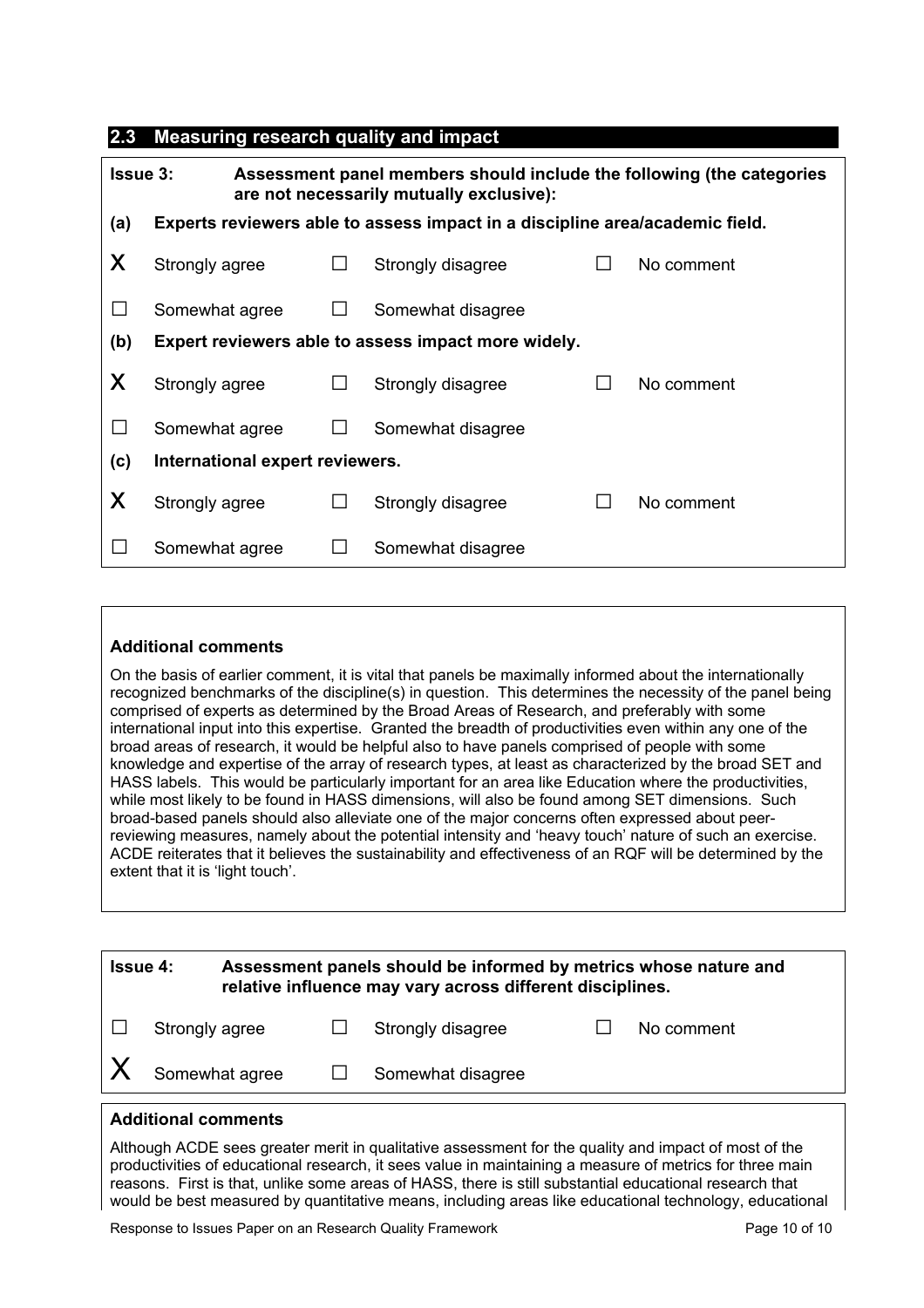psychology or science education where the measures will likely fit more closely with those appropriate to SET. Second is the fact that, unlike some of the areas of HASS, Education productivity counts are still more than respectable when measured against the likes of PhD completions and publications (even as currently defined) and, for some Education faculties, quite respectable also when the measure is large funded grants. Third, maintaining metrics as part of the measures is a way of facilitating the 'light touch' approach so essential to the sustainability and effectiveness of the RQF. While there will always be controversy about how metrics are applied, as indeed there is about qualitative criteria as well, nonetheless a well-conceived set of metrics does allow for at least a portion of the total assessment to be done in a relatively non-burdensome way.

While ACDE therefore favours the use of metrics, it would argue that these need to be carefully selected with the range of disciplines in mind, and that any particular set of measures should only be applied once there is satisfaction that they can be meaningfully applied to the discipline in question. Inevitably, there will be some metrics which will be more sensitive to disciplinary considerations than others, such as the funding quantity of a grant, numbers of PhD completions and publication citation rates. While these will constitute appropriate measures for all disciplines to an extent, they will be more fairly applied to some rather than others. They should not therefore constitute the entirety of the metrics.

CHASS may well argue for metrics that include items like numbers of exhibitions, keynote addresses and numbers of professional journal publications, as well as numbers of items against measures of public intellectual impact. ACDE would concur with these as appropriate subjects for metrics but would wish to emphasize also the importance of metrics that take account of items like the number of times a particular researched policy impacts on practice, the numbers of times a particular text demonstrably influences a system's curriculum choices, the number of times an action research project impacts on school practice, and a range of other productivities with clear impact on Education's professional world. Much of the work of educational researchers focusses on educational policy and the practical work of teachers and schools. Much of this is able to be quantified, including through publications that currently do not count in the DEST audit. These include government policy documents, curriculum documents and school text material. In short, any system of metrics needs to be crafted with the discipline's impact targets in mind in order to be a fair measure of impact.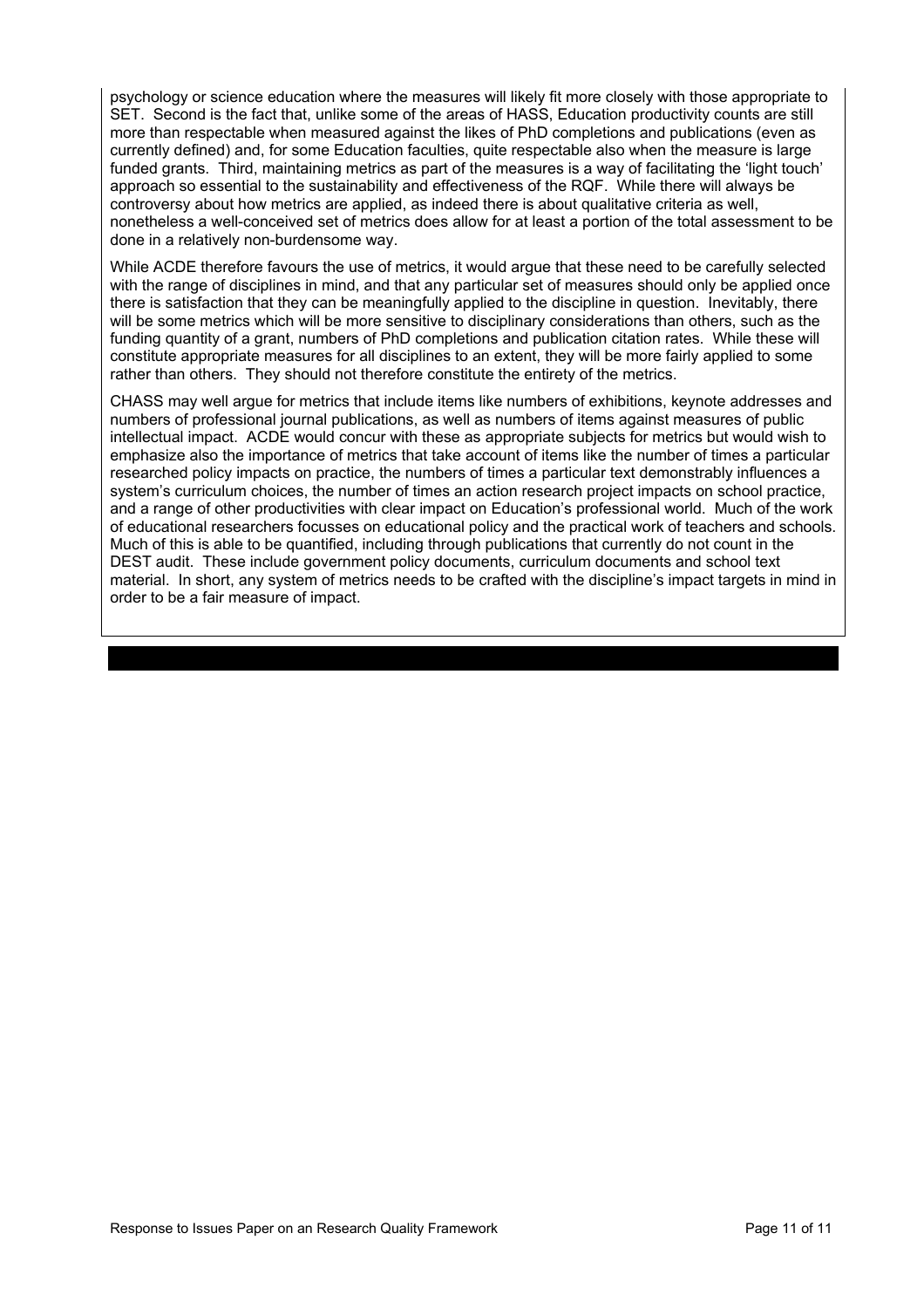#### **2.4 Measuring research impact**

| An RQF should recognise research impact through the measurement of<br>$l$ ssue 5 (a):<br>different outcomes for different types of research and disciplines.                                        |                |  |              |                   |              |            |
|-----------------------------------------------------------------------------------------------------------------------------------------------------------------------------------------------------|----------------|--|--------------|-------------------|--------------|------------|
| X                                                                                                                                                                                                   | Strongly agree |  | $\mathsf{L}$ | Strongly disagree | $\mathsf{L}$ | No comment |
| $\Box$                                                                                                                                                                                              | Somewhat agree |  |              | Somewhat disagree |              |            |
| $l$ ssue 5 $(b)$ :<br>An RQF should recognise the production and diffusion of technology and<br>knowledge as elements of research impact.                                                           |                |  |              |                   |              |            |
| X                                                                                                                                                                                                   | Strongly agree |  |              | Strongly disagree |              | No comment |
| $\perp$                                                                                                                                                                                             | Somewhat agree |  | $\mathbf{I}$ | Somewhat disagree |              |            |
| $lssue 5(c)$ :<br>Where appropriate, users and those commissioning research should<br>contribute to the assessment process by providing an external<br>perspective on research under consideration. |                |  |              |                   |              |            |
| $\mathsf{L}$                                                                                                                                                                                        | Strongly agree |  |              | Strongly disagree |              | No comment |
| X                                                                                                                                                                                                   | Somewhat agree |  |              | Somewhat disagree |              |            |

#### **Additional comments**

For reasons already noted, ACDE argues for recognition of differentiation across institutions and disciplines. While it does not resile entirely from the need for comparisons to be made across institutions and disciplines, its experience is that 'one size fits all' tends too easily towards setting the standards by the measures more appropriate to the SET disciplines and consequently leading to a skewing of effort if not downright disincentive in the HASS disciplines, including Education. Earlier measures taken of Australian educational research impact showed evidence of Australia 'punching well beyond its weight'. More recent evidence is of serious decline in educational research funding and effort owing no doubt to the combined effects of general under-resourcing of the area and to a fairly malevolent set of de facto research measures, based solely on a limited theory of knowledge production.

The propositions above represent movement in the right direction. If research quality and impact are measured differentially in ways that are sensitive to the real research contexts of each discipline and users of the research of a particular discipline are involved in the assessment of impact, then the field should turn naturally towards a broader theory of knowledge production. This broader theory would recognize that knowledge is produced in a variety of ways, some of it in traditional, investigator-driven and discrete discipline ways but also increasingly is produced in context-driven and inter-disciplinary ways, often around solving a particular professional or industry problem. Again, the DEST 'Impact Study' referred to above illustrated that much educational research impacts in this kind of way.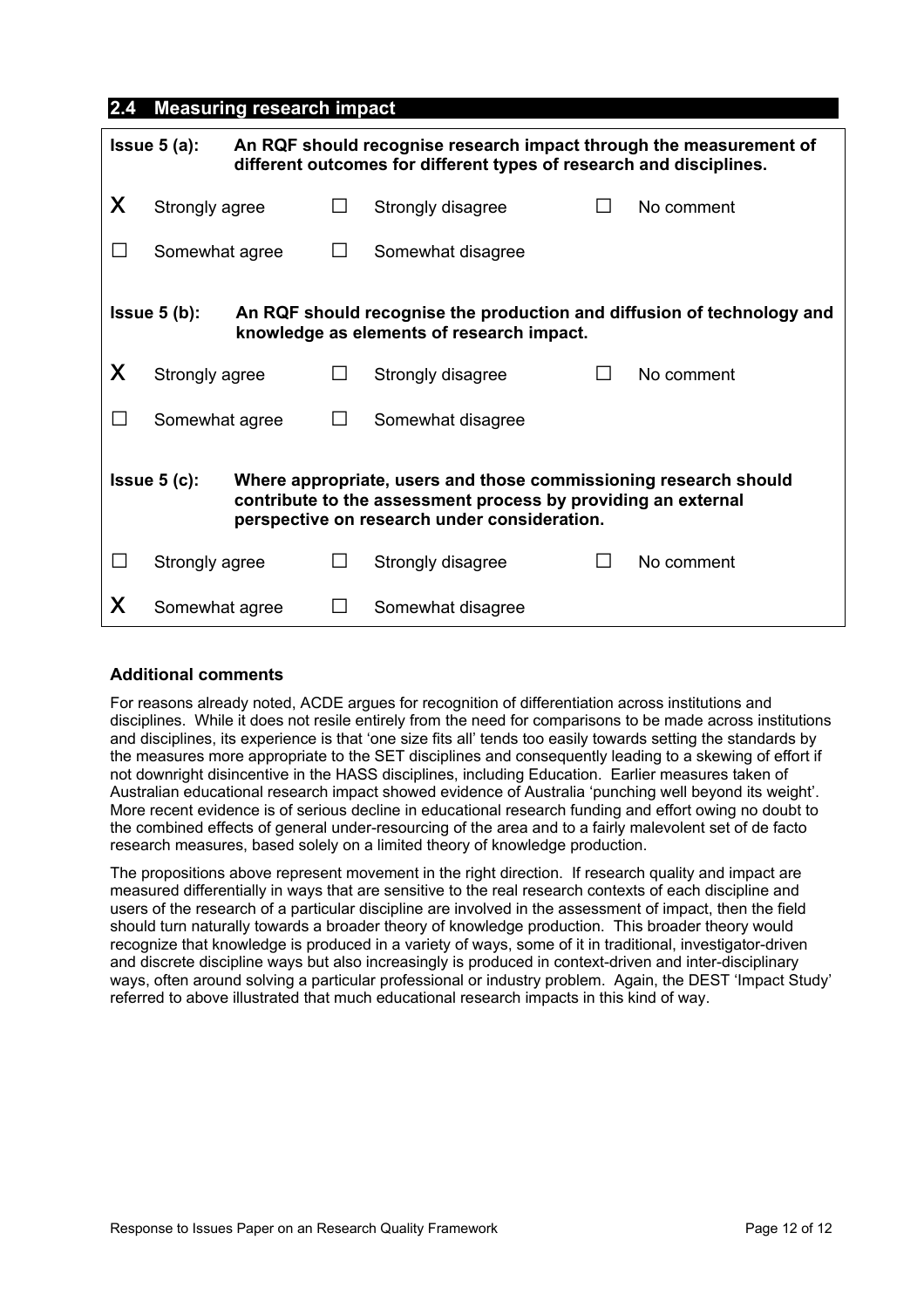# **Part 3: Applying an Australian RQF**

Please indicate your response by placing an X in the relevant box.

# **3.1 Level of aggregation for assessment Issue 6: What is the most appropriate level of aggregation for assessment?**  □ Subject/discipline area  $X$  Research grouping/research team/s □ Department/schools □ Faculties/Divisions □ Institutional level - university/PFRA

#### **Additional comment:**

If the ultimate goal of the RQF is, as purported, to identify where the highest quality research is occurring, then aggregation by areas of research strength is the best way forward. Assessment at the institutional, faculty or departmental levels will lead more naturally to results around institutional rankings. Such rankings may satisfy more short-terms goals related to funding distribution but are inadequate in identifying the best clusters of research, tend not to do justice to particular disciplines and may well serve as a disincentive towards research in some institutions and disciplines.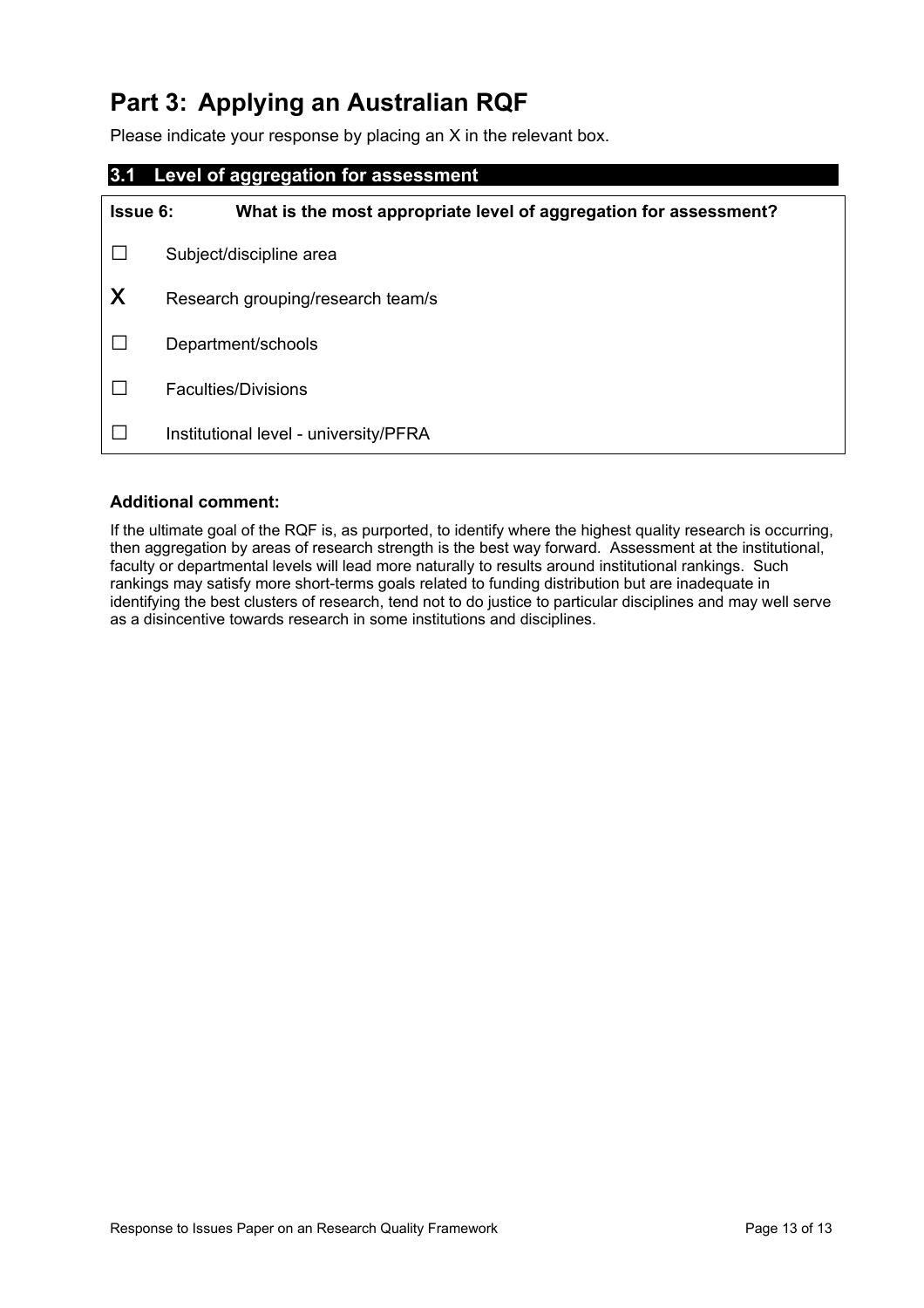#### **Issue 7: Who should be assessed as part of an RQF?**

 $X$  Eligible staff nominated by institutions (based on guidelines to be provided)

#### □ All eligible staff

#### **Additional comments**

ACDE recommends that each nominated research area should be free to submit its best outputs for assessment, both in terms of researchers and their products. While it is meaningless to expect that all university staff should be assessed in research terms, even if not research active, it is necessary that a minimum proportion of staff (say 75%) be included before any institutional comparisons are made. This is to avoid the skewing that could occur if an institution was free simply to submit their top researchers' productivities as being representative of the institution at large.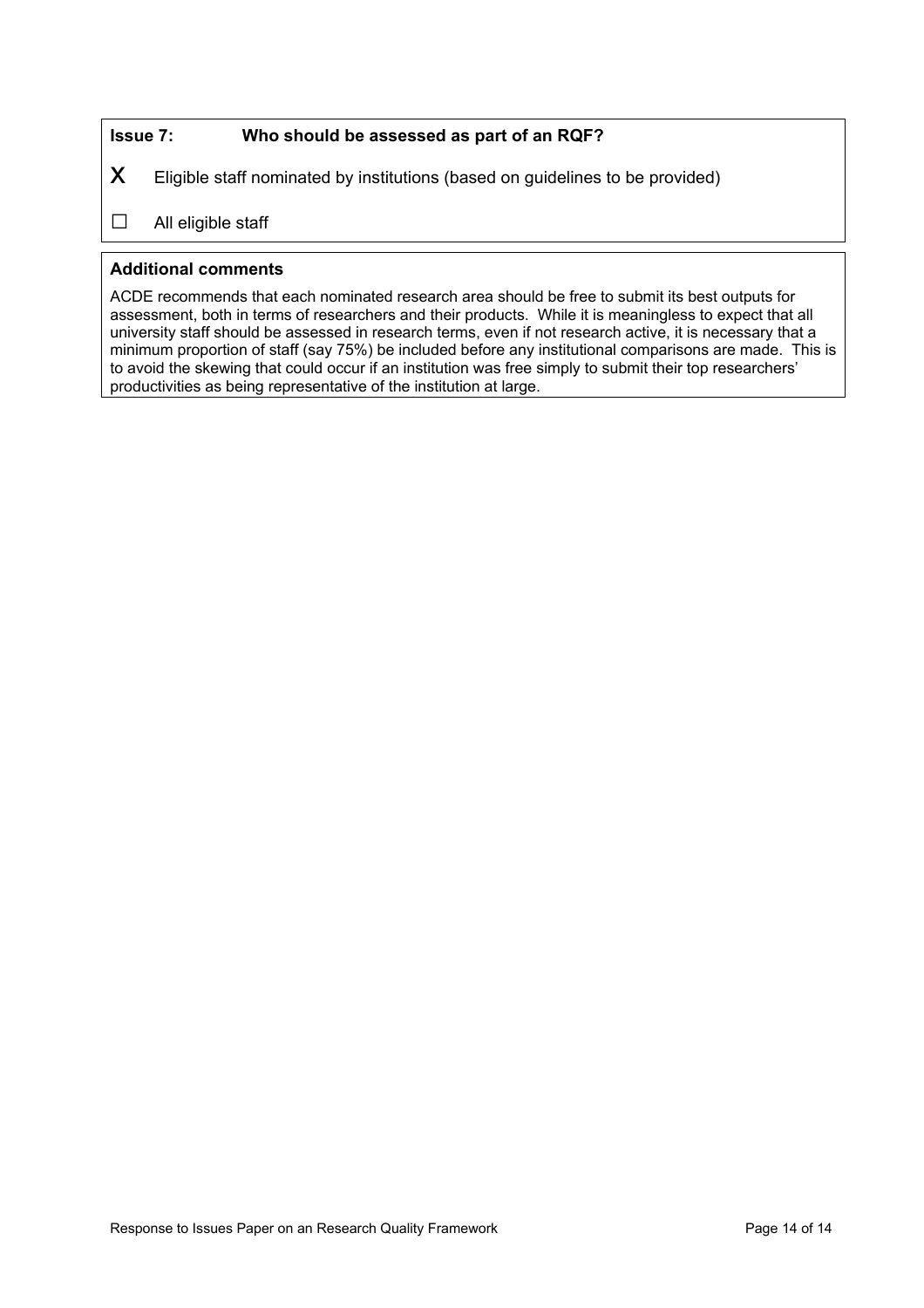#### **3.3 Link to training of researchers**

| <b>Issue 8:</b> |                | The training received by higher degree students in research requires a<br>separate quality audit and/or assessment process. |                     |  |            |
|-----------------|----------------|-----------------------------------------------------------------------------------------------------------------------------|---------------------|--|------------|
|                 | Strongly agree |                                                                                                                             | X Strongly disagree |  | No comment |
|                 | Somewhat agree |                                                                                                                             | Somewhat disagree   |  |            |
|                 |                |                                                                                                                             |                     |  |            |

#### **Additional comments**

Research Training is a vital component of research activity and so must be included in any assessment of the quality and/or impact of an area of research. Research training also provides insight into the capacity of an area to re-generate itself, stretch the boundaries of knowledge and apply its research to particular problems or issues related to the area's professional or community outlets. Consistent with the entire purpose of the RQF, ACDE would argue that the emphasis must be on the quality and impact of the RHD product, not merely on the quantity of completions. A widely held perception in the sector at present is that the current 'count' on completions has led to increased activity in PhD enrolment and completion but has not necessarily impacted positively on the quality of work being achieved. Indeed, some would argue that the opposite is the case.

ACDE recommends the following research training quality measures:

1. Thesis quality using the data obtained from examiners' reports conforming to national benchmarking in a discipline;

2. Publications authored (in part) by research students on the basis of the thesis and completed during or after the thesis completion.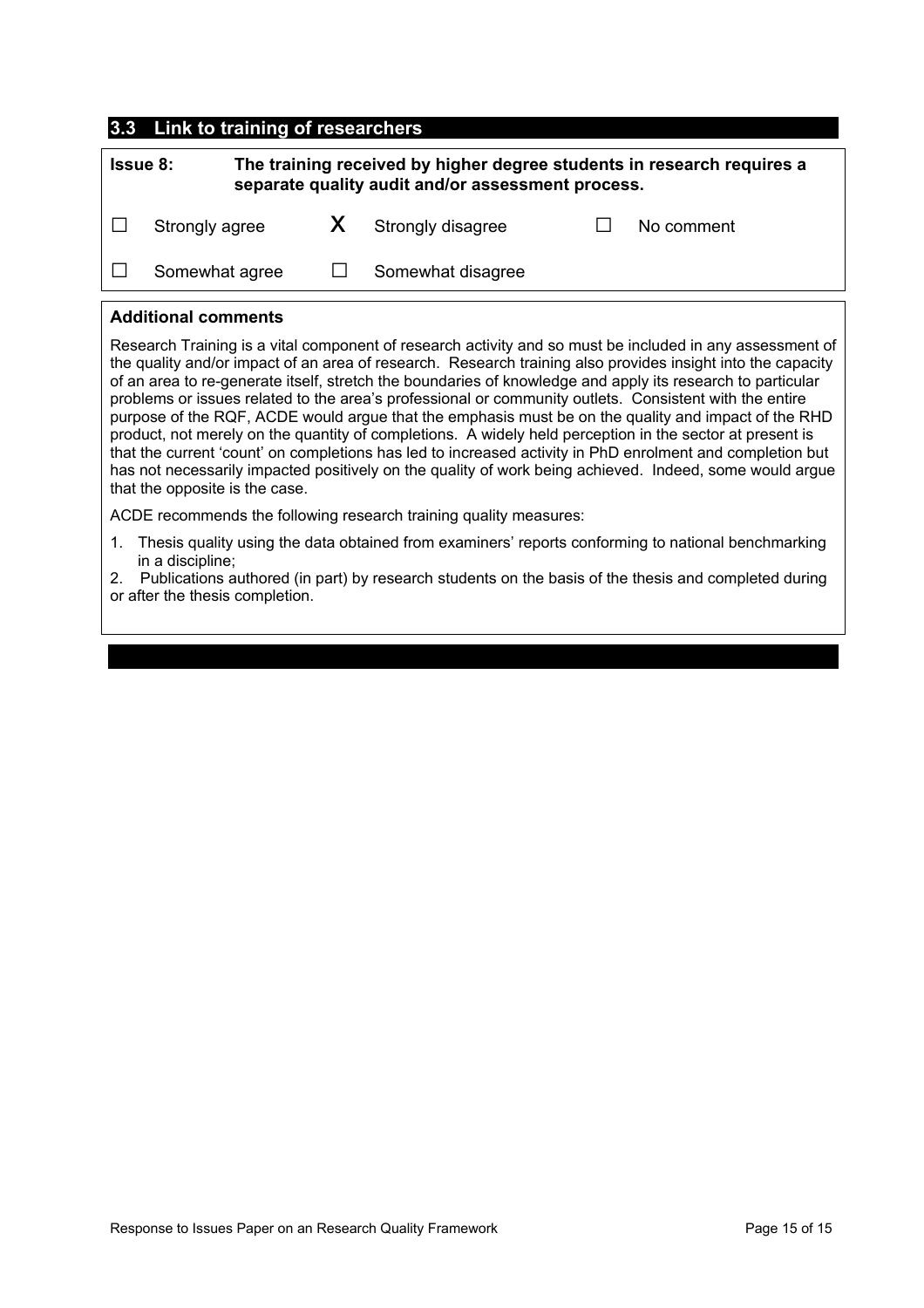#### **3.4 Focus of assessment**

| Assessment for an RQF should include a forward-looking strategic<br><b>Issue 9:</b><br>element as well as being based on past performance. |  |                   |  |            |  |
|--------------------------------------------------------------------------------------------------------------------------------------------|--|-------------------|--|------------|--|
| Strongly agree                                                                                                                             |  | Strongly disagree |  | No comment |  |
| Somewhat agree                                                                                                                             |  | Somewhat disagree |  |            |  |

#### **Additional comments**

ACDE believes that 'Capacity' (as defined by the CHASS Reference Group) should be included as an indicator, along with 'Quality' and 'Impact'. While clearly related to these two indicators, 'Capacity' offers a more explicit way of conceiving of the ramifications of research productivity on the future shape, form and directionality of a discipline. This notion has particular currency for the RHD component, where quality and impact connotes an explicit stretching of boundaries, captured in the requirement that a thesis offer an 'original contribution', or be 'creative' or 'innovative'. Such connotations have clear ramifications for the future of research in a discipline. If the PhD is working in the way the rhetoric suggests, it should be opening up new possibilities in a discipline, be it in terms of new insights, new research questions or ongoing problem-solving. The PhD, more explicitly than any other feature of research, should be guaranteeing a static-free future for research in a discipline. As such, the measures applied in assessing quality and impact should take account of this particular feature. As suggested, ACDE believes this account could well be taken by reference to the notion of 'Capacity'. Furthermore, ACDE believes that the notion of 'Capacity' could be applied more widely to capture a much-needed forward-looking dimension in research productivity.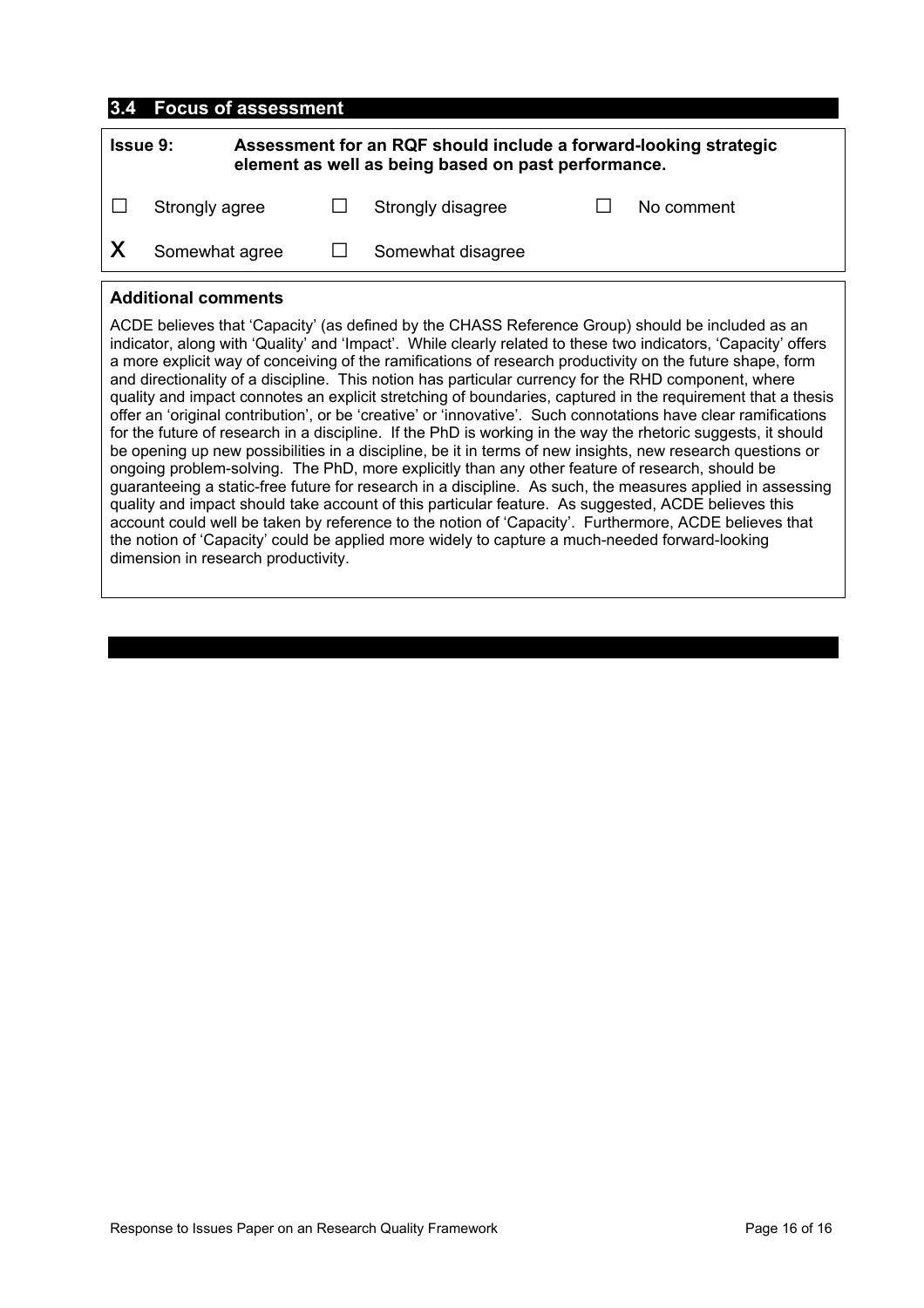## **3.5 Reporting arrangements**

| <b>Issue 10:</b><br>How should the outcomes of an RQF be reported?                                                                                                                                                                                                                                                                                                                                  |                                                                                                                                                        |         |                   |        |            |  |
|-----------------------------------------------------------------------------------------------------------------------------------------------------------------------------------------------------------------------------------------------------------------------------------------------------------------------------------------------------------------------------------------------------|--------------------------------------------------------------------------------------------------------------------------------------------------------|---------|-------------------|--------|------------|--|
| (a)                                                                                                                                                                                                                                                                                                                                                                                                 | Reporting the outcomes of an RQF should be aligned to:                                                                                                 |         |                   |        |            |  |
|                                                                                                                                                                                                                                                                                                                                                                                                     | Subject/discipline areas                                                                                                                               |         |                   |        |            |  |
| X                                                                                                                                                                                                                                                                                                                                                                                                   | Research grouping/research team/s                                                                                                                      |         |                   |        |            |  |
| $\Box$                                                                                                                                                                                                                                                                                                                                                                                              | Department/schools                                                                                                                                     |         |                   |        |            |  |
| $\Box$                                                                                                                                                                                                                                                                                                                                                                                              | <b>Faculties/Divisions</b>                                                                                                                             |         |                   |        |            |  |
| $\Box$                                                                                                                                                                                                                                                                                                                                                                                              | Institutional level - university/PFRA                                                                                                                  |         |                   |        |            |  |
| (b)                                                                                                                                                                                                                                                                                                                                                                                                 | Reporting on subject/discipline areas within any level of aggregation for the RQF should<br>be aligned to the ABS RFCD codes or an appropriate subset. |         |                   |        |            |  |
| $\Box$                                                                                                                                                                                                                                                                                                                                                                                              | Strongly agree                                                                                                                                         | $X_{-}$ | Strongly disagree | $\Box$ | No comment |  |
| ד ו                                                                                                                                                                                                                                                                                                                                                                                                 | Somewhat agree                                                                                                                                         | $\Box$  | Somewhat disagree |        |            |  |
| <b>Additional comments</b>                                                                                                                                                                                                                                                                                                                                                                          |                                                                                                                                                        |         |                   |        |            |  |
| For reasons already outlined, ACDE favours a reporting of research productivity at the level of the<br>research grouping. It does not favour the use of ABS RFCD as this latter does not easily capture the<br>kinds of productivities with which Education tends to deal, including the multi-disciplinary research which<br>is so much at the heart of a multi-disciplinary field like Education. |                                                                                                                                                        |         |                   |        |            |  |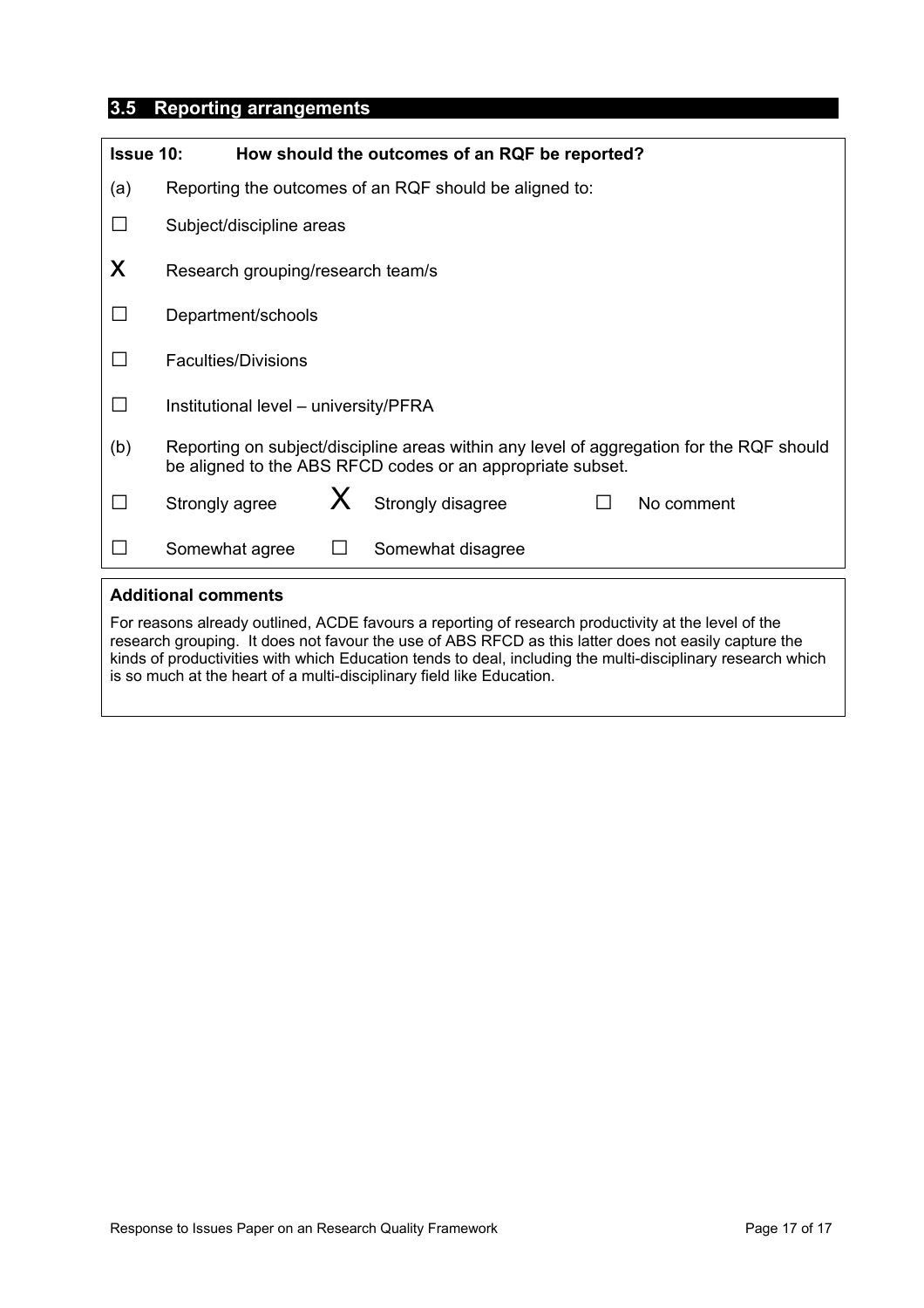#### **Issue 11: What should be the format of the ratings/rankings/benchmarks of an RQF? Please provide examples.**

ACDE recommends the following:

- 30-50% (research grouping to nominate) being accorded to the quantitative measures around funded projects, PhD completions and 'publications' (the latter in a form expanded to take better account of a wider array of discipline productivities, including those of a professional discipline like Education as well as those of the creative disciplines).
- 30-50% (research grouping to nominate) being accorded to the qualitative measures emanating from peer review for Quality and Impact.
- Up to 20% (research grouping to nominate) being accorded to the qualitative measures emanating from peer review for Capacity, with special but not exclusive reference to research training.

The above should form the basis for any assessment that might flow downwards from the research grouping to individual researchers or upwards to discipline, faculty or institutional comparisons.

# **3.6 Links to funding Issue 12: The resource intensity required for an RQF should be directly related to the level of funding that it informs.**

| X | Strongly agree | Strongly disagree | No comment |
|---|----------------|-------------------|------------|
|   | Somewhat agree | Somewhat disagree |            |

#### **Additional comments**

ACDE would argue that the ultimate sustainability of the RQF will be assured only if funding is seen to follow the measures in a fair and transparent way. Additionally, it would argue that even the lightest touch RQF will inevitably be more burdensome than the status quo and that improved levels of funding should follow in order to maximize the incentive for research stakeholders to participate fully in the scheme and for the scheme to have maximum credibility.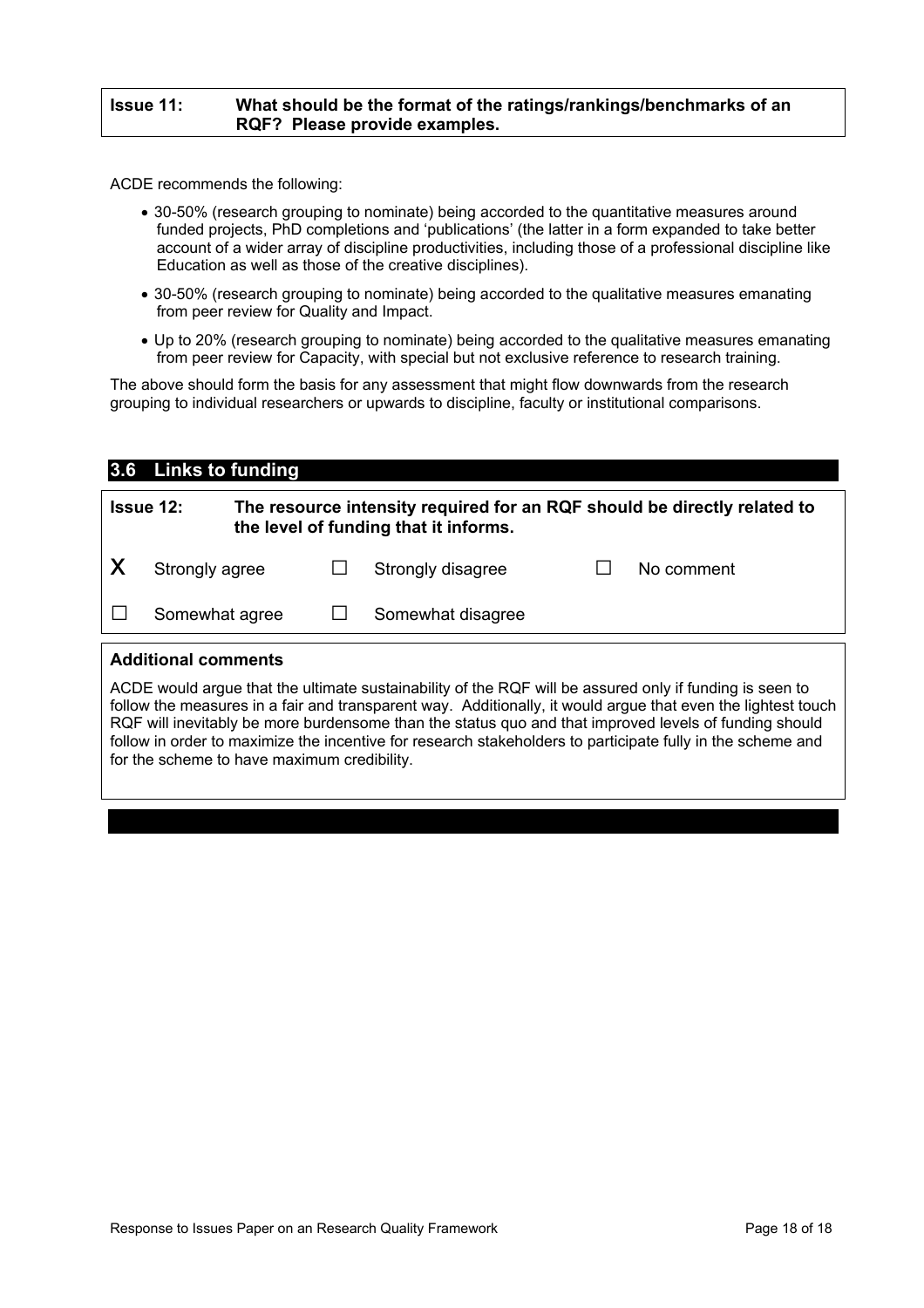#### **3.7 Administrative benefits**

| <b>Issue 13:</b><br>mechanisms.                                                                                                          |                |  | An RQF ought to lead to commensurate reductions in reporting<br>requirements for other Australian Government research accountability |  |            |  |  |
|------------------------------------------------------------------------------------------------------------------------------------------|----------------|--|--------------------------------------------------------------------------------------------------------------------------------------|--|------------|--|--|
| -X                                                                                                                                       | Strongly agree |  | Strongly disagree                                                                                                                    |  | No comment |  |  |
|                                                                                                                                          | Somewhat agree |  | Somewhat disagree                                                                                                                    |  |            |  |  |
| <b>Additional comments</b><br>In line with the above comment the notential benefits of the ROF will be diluted if it simply adds another |                |  |                                                                                                                                      |  |            |  |  |

In line with the above comment, the potential benefits of the RQF will be diluted if it simply adds another layer of higher education accountability, rightly deemed to be excessive in the current era. This includes especially the accountabilities attached to current research counts which are not only burdensome but whose criteria are elusive to all but the most ardent follower and which seem to render financial returns that are not commensurate with the effort expended. Apart from its other benefits, the RQF must serve to alleviate this situation. This is the main reason that ACDE continues to press for a 'light touch' approach.